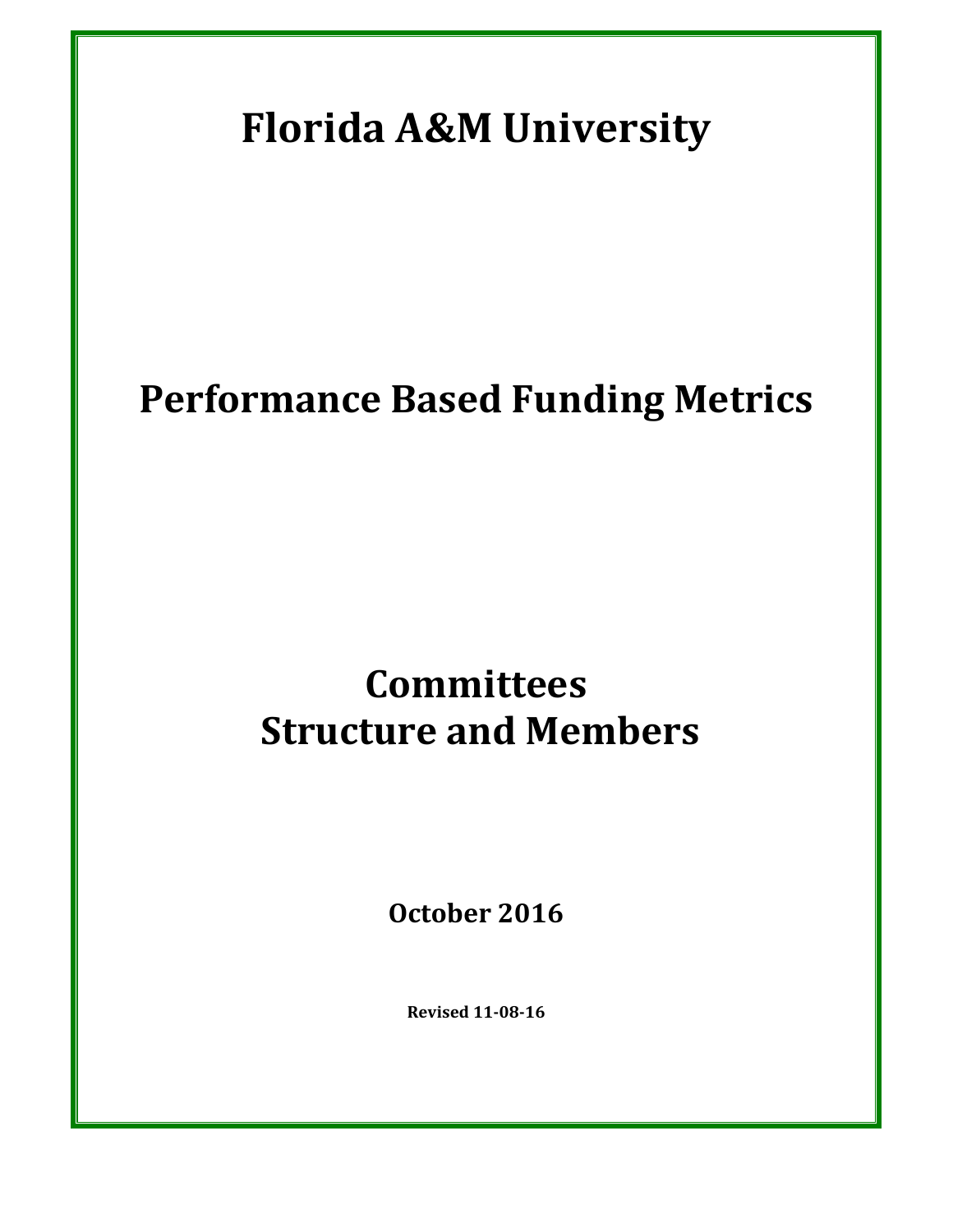### **Performance Based Funding Metrics Definitions**

|                | <b>Performance</b><br><b>Funding Model</b><br><b>Metrics</b>                                                                     | <b>Primary</b>                                                 | <b>Definition</b>                                                                                                                                                                                                                                                                                                                                                                                                                                                                                                                                                                                                                                                                                                                |
|----------------|----------------------------------------------------------------------------------------------------------------------------------|----------------------------------------------------------------|----------------------------------------------------------------------------------------------------------------------------------------------------------------------------------------------------------------------------------------------------------------------------------------------------------------------------------------------------------------------------------------------------------------------------------------------------------------------------------------------------------------------------------------------------------------------------------------------------------------------------------------------------------------------------------------------------------------------------------|
| 1              | Percent of<br>Bachelor's<br><b>Graduates Enrolled</b><br>or Employed<br>$($25,000+)$ in the<br>U.S. One Year After<br>Graduation | Vice President,<br><b>Student Affairs</b>                      | This metric is based on the percentage of a graduating class of<br>bachelor's degree recipients who are enrolled or employed (earning<br>at least \$25,000) somewhere in the United States. Students who do<br>not have valid social security numbers and are not found enrolled<br>are excluded. Note: This data now includes non-Florida employment<br>data.                                                                                                                                                                                                                                                                                                                                                                   |
| $\overline{2}$ | Median Wages of<br>Bachelor's<br>Graduates<br>Employed Full-<br>time in Florida One<br>Year After<br>Graduation                  | <b>Vice President,</b><br><b>Student Affairs</b>               | This metric is based on annualized Unemployment Insurance (UI)<br>wage data from the fourth fiscal quarter after graduation for<br>bachelor's recipients. UI wage data does not include individuals who<br>are self-employed, employed out of state, employed by the military<br>or federal government, those without a valid social security number,<br>or making less than minimum wage.                                                                                                                                                                                                                                                                                                                                       |
| 3              | <b>COST TO THE</b><br>STUDENT: Net<br><b>Tuition per Degree</b><br>for Resident<br>Undergraduates in<br>120hr Program            | <b>Vice President,</b><br><b>Finance and</b><br>Administration | This metric is based on the net tuition per degree for resident<br>undergraduates in 120 hour programs. Net Tuition & Fees per 120<br>Credit Hours represents the average tuition and fees paid, after<br>considering gift aid (e.g., grants, scholarships, waivers), by resident<br>undergraduate FTICs who graduate from a program that requires<br>120 credit hours. This data includes an approximation for the cost of<br>books.                                                                                                                                                                                                                                                                                            |
| $\overline{4}$ | Six Year<br><b>Graduation Rate</b><br>(Full-time and<br>Part-time FTIC)                                                          | <b>Provost</b>                                                 | New metric approved at the November 3, 2016 BOG Meeting<br>This metric is based on the percentage of first-time-in-college (FTIC)<br>students who started in the Fall (or summer continuing to Fall) term<br>and had graduated from the same institution within six years.<br>Students of degree programs longer than four years (e.g., Pharm.D.)<br>are included in the cohorts. Students who are active duty military are<br>not included in the data. File includes all FTIC students enrolled in<br>fall (includes FTIC students admitted in summer and progressed in<br>the fall semester) and early admitted students. First-time are<br>students who have earned less than 12 hours after graduation from<br>high school. |
| 5              | <b>Academic Progress</b><br>Rate (2nd Year<br>Retention with<br>GPA Above 2.0)                                                   | <b>Provost</b>                                                 | This metric is based on the percentage of first-time-in-college (FTIC)<br>students who started in the Fall (or summer continuing to Fall) term<br>and were enrolled full-time in their first semester and were still<br>enrolled in the same institution during the Fall term following their<br>first year that had a grade point average (GPA) of at least 2.0 at the<br>end of their first year (Fall, Spring, Summer).                                                                                                                                                                                                                                                                                                       |
| 6              | <b>Bachelor's Degrees</b><br>Awarded in Areas<br>of Strategic<br>Emphasis (includes<br>STEM)                                     | <b>Provost</b>                                                 | This metric is based on the number of baccalaureate degrees<br>awarded within the programs designated by the Board of Governors<br>as 'Programs of Strategic Emphasis'. A student who has multiple<br>majors in the subset of targeted Classification of Instruction Program<br>(CIP) codes will be counted twice (i.e., double-majors are included).                                                                                                                                                                                                                                                                                                                                                                            |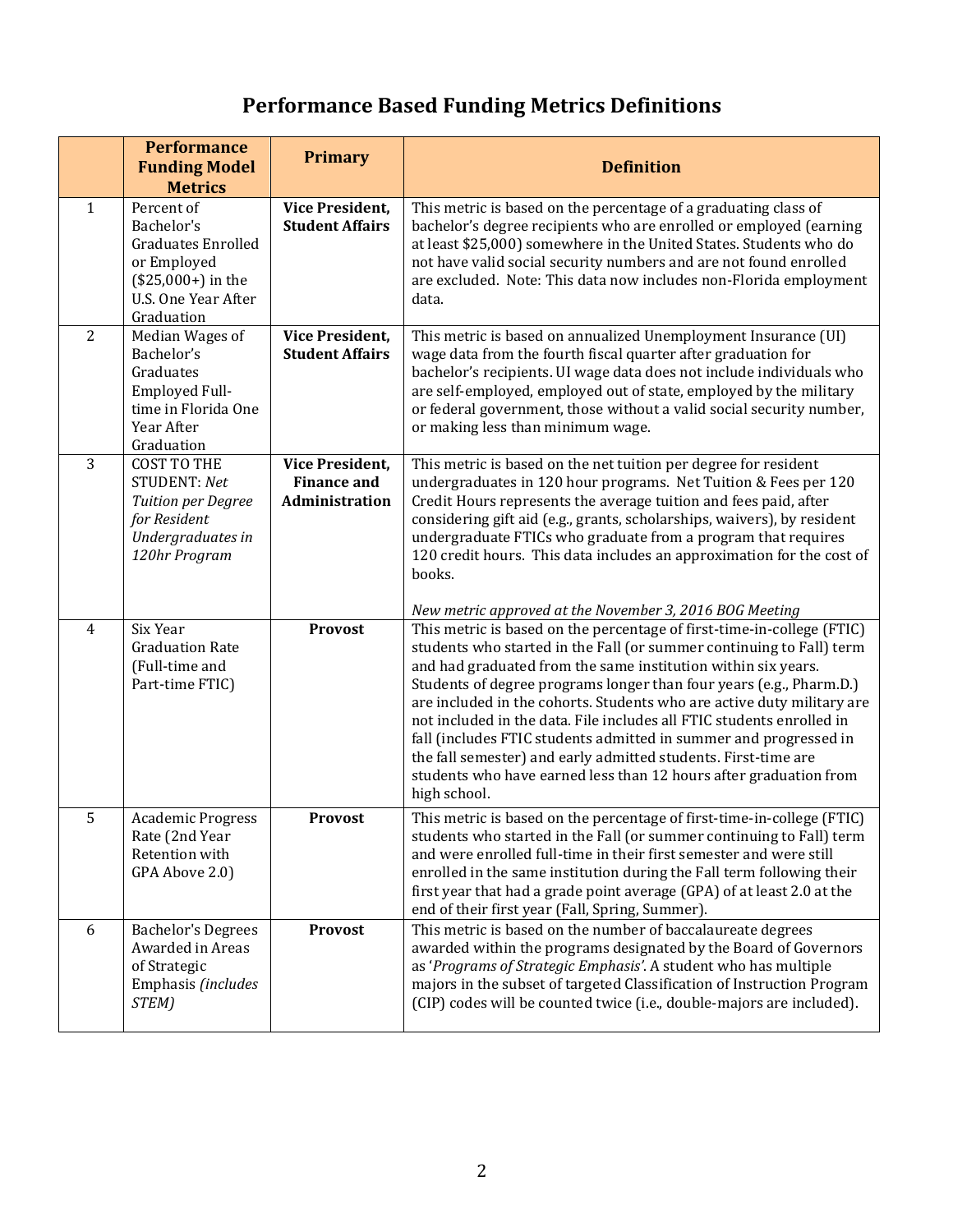|            | <b>Performance</b><br><b>Funding Model</b><br><b>Metrics</b>                               | <b>Primary</b>                                           | <b>Definition</b>                                                                                                                                                                                                                                                                                                                                                                                                                                                                                                                                                                                                                                                                                                                                                                                                                                                                                                                                                                                                                                                                                                                                                                            |
|------------|--------------------------------------------------------------------------------------------|----------------------------------------------------------|----------------------------------------------------------------------------------------------------------------------------------------------------------------------------------------------------------------------------------------------------------------------------------------------------------------------------------------------------------------------------------------------------------------------------------------------------------------------------------------------------------------------------------------------------------------------------------------------------------------------------------------------------------------------------------------------------------------------------------------------------------------------------------------------------------------------------------------------------------------------------------------------------------------------------------------------------------------------------------------------------------------------------------------------------------------------------------------------------------------------------------------------------------------------------------------------|
| 7          | <b>University Access</b><br>Rate (Percent of<br>Undergraduates<br>with a Pell-grant)       |                                                          | This metric is based the number of undergraduates, enrolled during<br>the fall term, who received a Pell-grant during the fall term.<br>Unclassified students, who are not eligible for Pell- grants, were<br>excluded from this metric. Note: FAMU is considerably above the<br>BOG Excellence reward for this metric. FAMU will focus on<br>increasing diversity in Pell Grant recipients. Title III will monitor the<br>enrollment trend (growth/decline) to determine impact on future<br>Title III funding.                                                                                                                                                                                                                                                                                                                                                                                                                                                                                                                                                                                                                                                                             |
| 8a         | <b>Graduate Degrees</b><br>Awarded in Areas<br>of Strategic<br>Emphasis (includes<br>STEM) | Provost                                                  | This metric is based on the number of graduate degrees awarded<br>within the programs designated by the Board of Governors as<br>'Programs of Strategic Emphasis'. A student who has multiple majors<br>in the subset of targeted Classification of Instruction Program (CIP)<br>codes will be counted twice (i.e., double-majors are included).                                                                                                                                                                                                                                                                                                                                                                                                                                                                                                                                                                                                                                                                                                                                                                                                                                             |
| 9a         | Percent of<br><b>Bachelor's Degrees</b><br>without Excess<br>Hours                         | <b>Provost</b>                                           | This metric is based on the percentage of baccalaureate degrees<br>awarded within 110% of the credit hours required for a degree<br>based on the Board of Governors Academic Program Inventory. Note:<br>It is important to note that the statutory provisions of the "Excess"<br>Hour Surcharge" (1009.286, FS) have been modified several times by<br>the Florida Legislature, resulting in a phased-in approach that has<br>created three different cohorts of students with different<br>requirements. The performance funding metric data is based on the<br>latest statutory requirements that mandate 110% of required hours<br>as the threshold. In accordance with statute, this metric excludes the<br>following types of student credits (eg, accelerated mechanisms,<br>remedial coursework, non-native credit hours that are not used<br>toward the degree, non-native credit hours from failed, incomplete,<br>withdrawn, or repeated courses, credit hours from internship<br>programs, credit hours up to 10 foreign language credit hours, and<br>credit hours earned in military science courses that are part of the<br>Reserve Officers' Training Corps (ROTC) program). |
| 10         | Percent of R&D<br>Expenditures<br>Funded from<br><b>External Sources</b>                   | <b>Vice President,</b><br><b>Research</b>                | This metric reports the amount of research expenditures that was<br>funded from federal, private industry and other (non-state and non-<br>institutional) sources.                                                                                                                                                                                                                                                                                                                                                                                                                                                                                                                                                                                                                                                                                                                                                                                                                                                                                                                                                                                                                           |
| FAMU-<br>A | Data Integrity and<br>Timeliness for<br>Performance<br>Metrics                             | <b>Vice President,</b><br><b>Audit and</b><br>Compliance | The integrity of data provided to the Board of Governors is critical to<br>the performance-based funding (PBF) decision-making process. To<br>provide assurance that the data submitted for this process is reliable,<br>accurate, and complete, the Board of Governors developed a Data<br>Integrity Certification process in June 2014.<br>University presidents and boards of trustees were directed to task<br>their chief audit executives to perform an audit of the university's<br>processes which ensure the completeness, accuracy, and timeliness<br>of data submissions to the Board of Governors. Audits are to be<br>conducted in accordance with professional auditing standards and<br>are to be submitted to the Board of Governors for their annual<br>meeting in March. Additionally, university presidents and boards of<br>trustees are required to execute a Data Integrity Certification<br>affirmatively certifying each representation. The audit results<br>provide a basis of the University President's and BOT Chair<br>certification. When the president and board chair cannot make the<br>certification as prepared, a written explanation is required.      |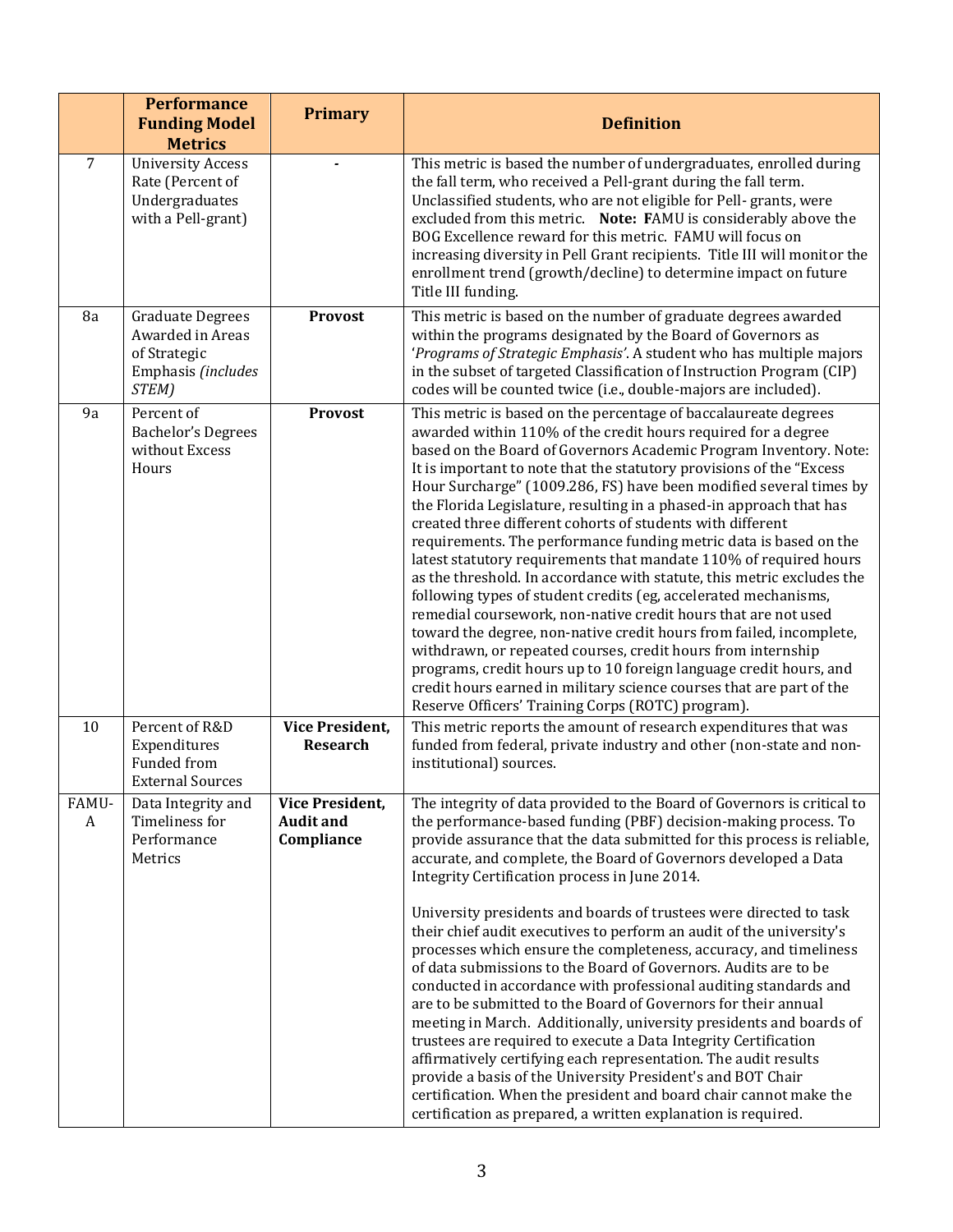### **Performance Based Funding Metrics 1 & 2**

**Metric 1: Percent of Bachelor's Graduates Enrolled or Employed (\$25,000+) in the U.S. One Year After Graduation**

**Metric 2: Median Wages of Bachelor's Graduates Employed Full-time in Florida One Year After Graduation**

#### **Primary: Student Affairs Secondary: Provost and University Advancement**

Assisting: Finance & Administration (F&A), University Advancement, Communications, Athletics, Title III, IT

### **Chair Thomas Alexander**

#### **Committee Members**

Shawnta Friday-Stroud David Jackson (Graduate School focus) Valencia Matthews Cynthia Hughes Harris Ann Kimbrough Traki Taylor Ruena Norman Reginald Perry - Engineering Kelly Marsh - Advancement Wanda Ford/Michael Rice - Title III Mark Palazesi – F&A Michael James – F&A (IT)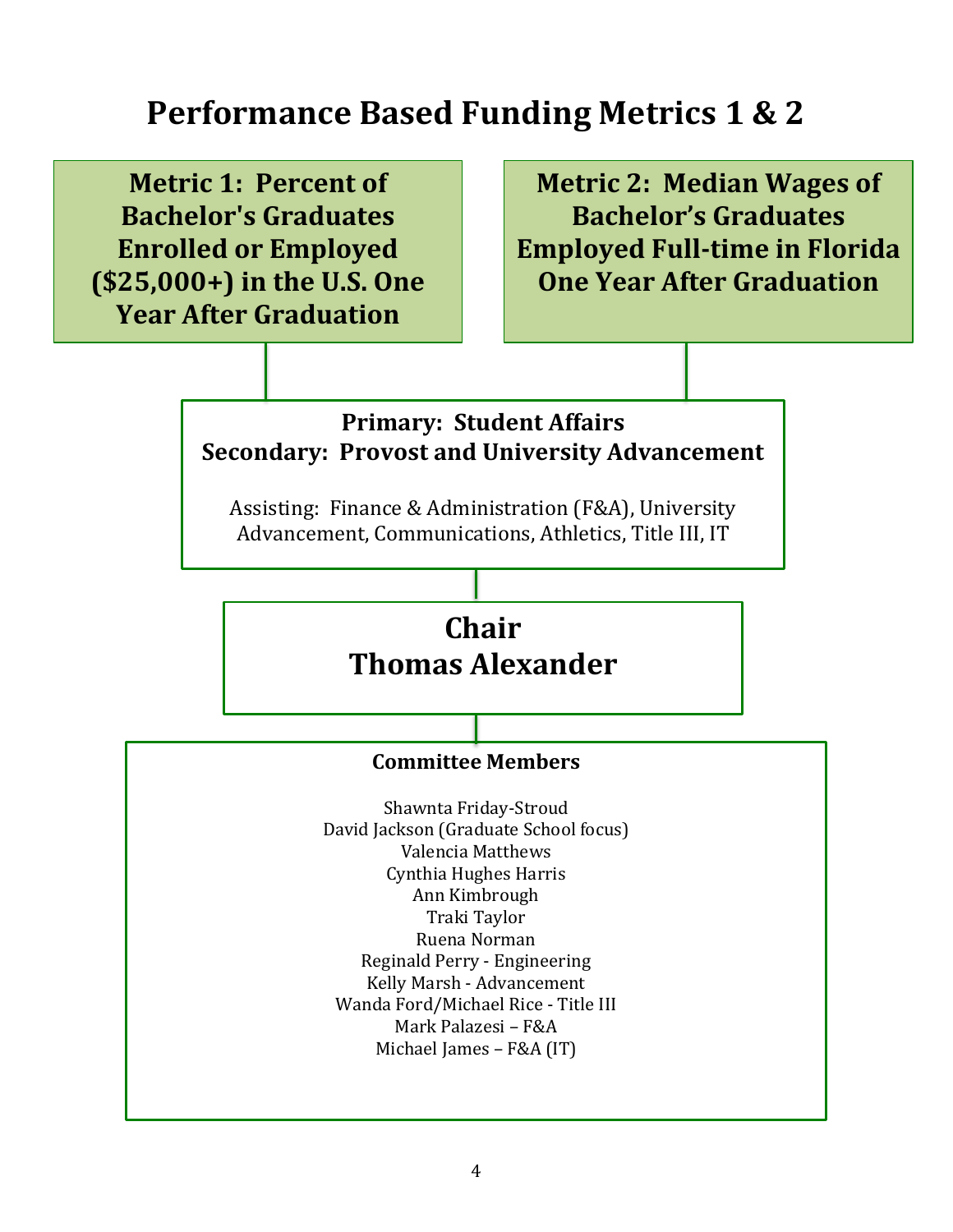## **Performance Based Funding Metric 3**

**Metric 3: COST TO THE STUDENT:**  *Net Tuition per Degree for Resident Undergraduates in 120hr Program* **Chair Angela Poole Committee Members** Tiffany Holmes Michael James – F&A (ITS) Carl Goodman – Academic Affairs Herbert Bailey – Academic Affairs Nigel Edwards – Student Affairs Bryan Smith – Student Affairs Glory Brown - Research Pamela Blount - Research Kelly Marsh – Advancement George Cotton - Advancement **Primary: Finance and Administration Secondary: Provost, Student Affairs, Research** Assisting: University Advancement, IT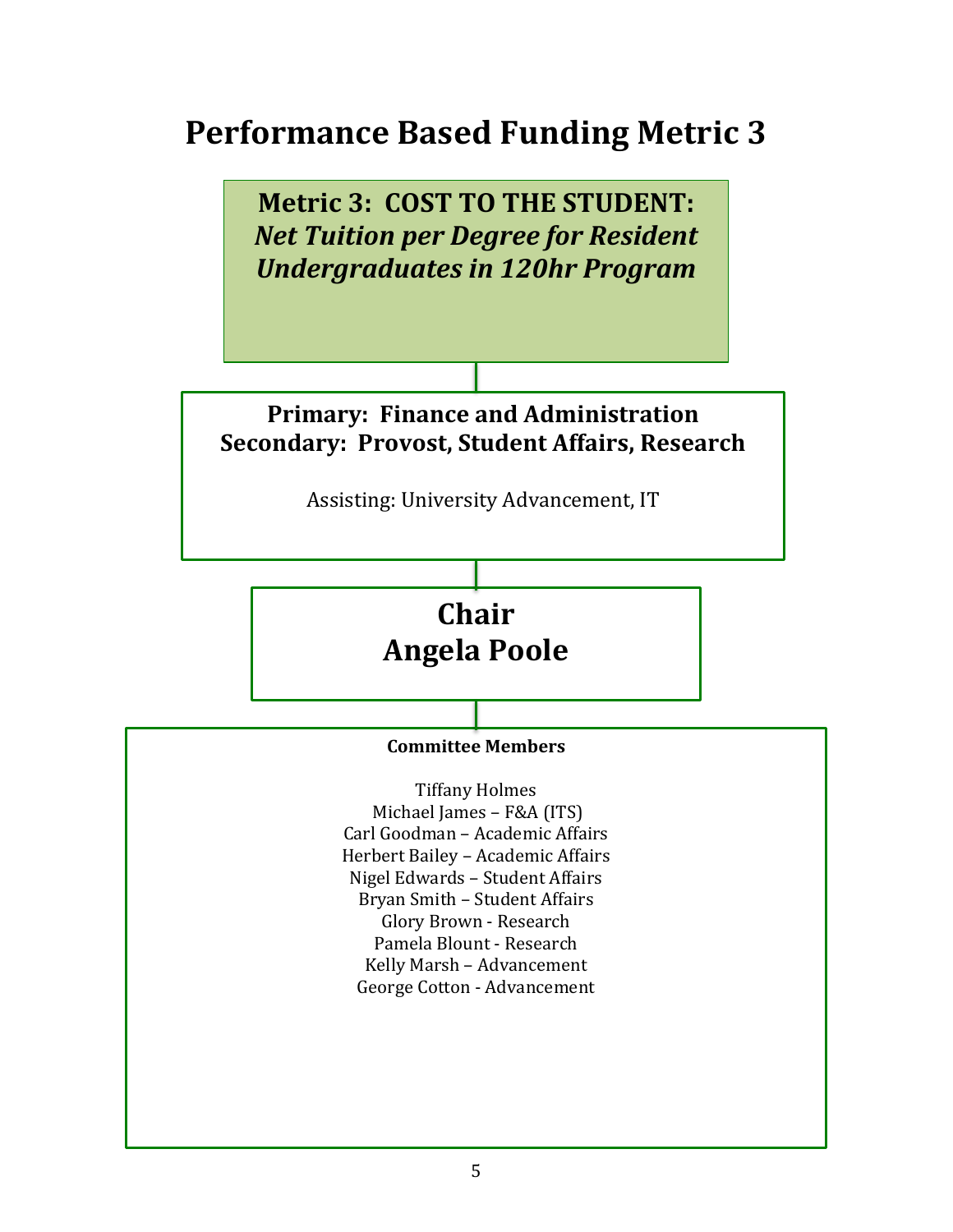## **Performance Based Funding Metrics 4 & 9A**

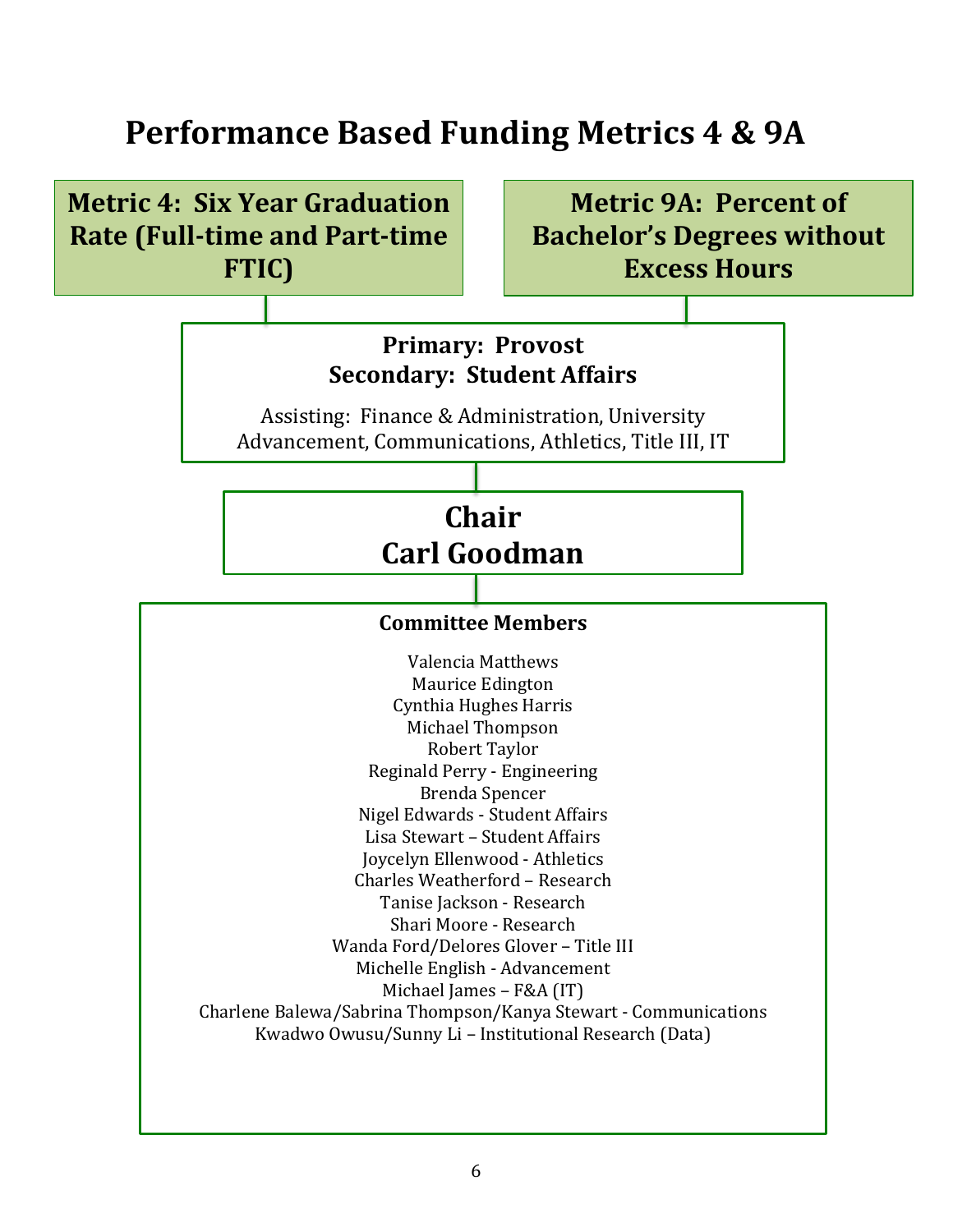### **Performance Based Funding Metric 5**

**Metric 5: Academic Progress Rate (2nd Year Retention with GPA Above 2.0) Chair Valencia Matthews Committee Members** Sonya Stephens – Science and Technology Barbara Mosley – Allied Health Sciences Brenda Spencer Angela Coleman - Student Affairs Ivy Wilcox – Student Affairs David Cantrell – F&A (ITS) Michael James – F&A (ITS) George Cotton - Advancement Kanya Stewart/Charlene Balewa/Sabrina Thompson - Communications Joycelyn Ellenwood - Athletics Wanda Ford/Carlotta Mitchell - Title III Kwadwo Owusu/Sunny Li - Institutional Research (Data) **Primary: Provost Secondary: Student Affairs** Assisting: Finance & Administration, University Advancement, Communications, Athletics, Title III, IT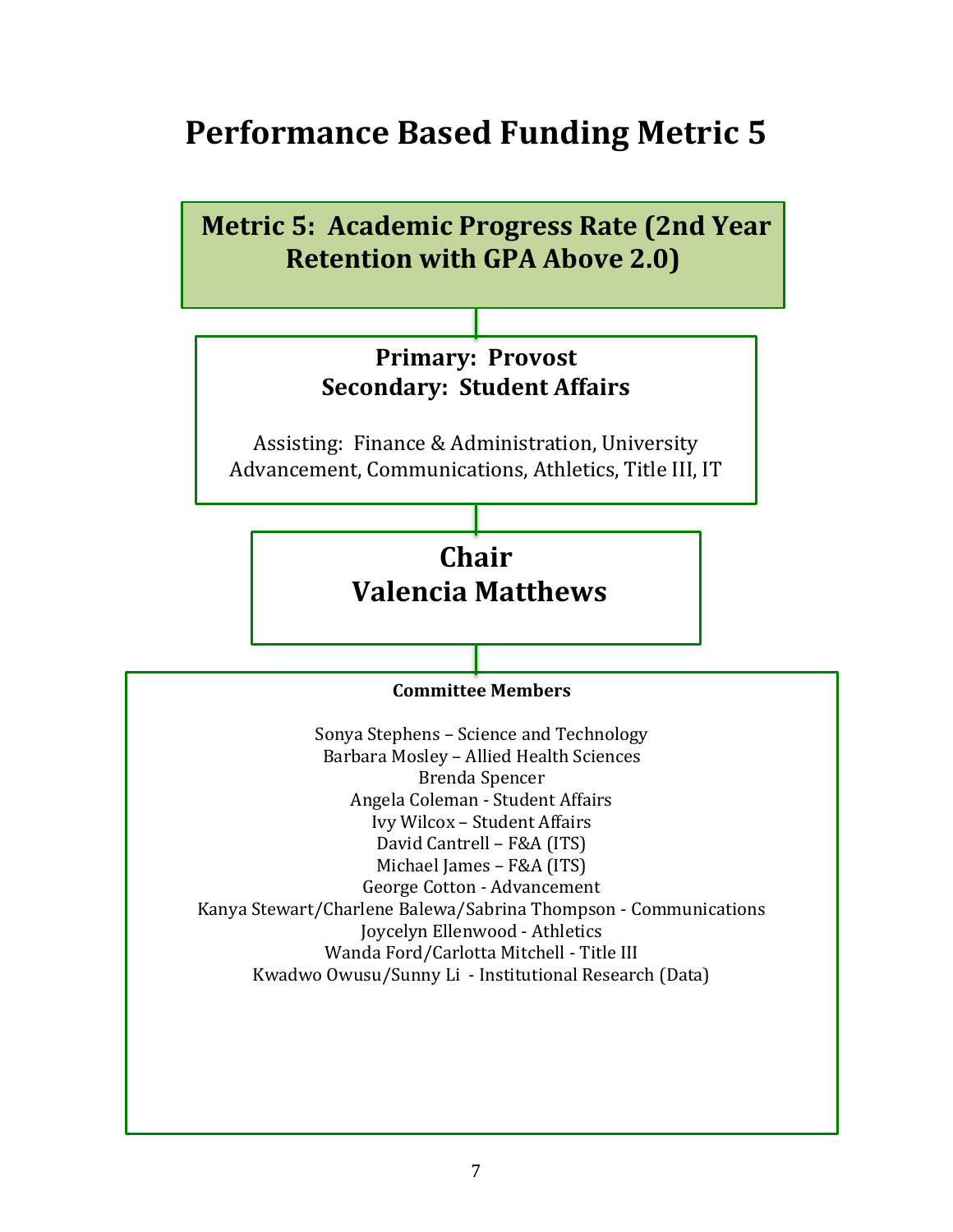### **Performance Based Funding Metrics 6 & 8A**

**Metric 6: Bachelor's Degrees Awarded in Areas of Strategic Emphasis (includes STEM) Chair Andrew Chin Committee Members** Maurice Edington – STEM Victor Ibeanusi Cynthia Hughes Harris - Health Michael Thompson - Health Shawnta Friday-Stroud – GAP (Accounting) Bryan Smith - Student Affairs Dedra O'Neal – Student Affairs Michael James – F&A (ITS) Charles Weatherford - Research Wanda Ford/Carlotta Mitchell – Title III George Cotton - Advancement Charlene Balewa/Sabrina Thompson/Kanya Stewart - Communications Kwadwo Owusu/Sunny Li, Institutional Research (Data) **Metric 8A: Graduate Degrees Awarded in Areas of Strategic Emphasis (includes STEM) Primary: Provost Secondary: Student Affairs** Assisting: Finance & Administration, University Advancement, Communications, Athletics, Title III, IT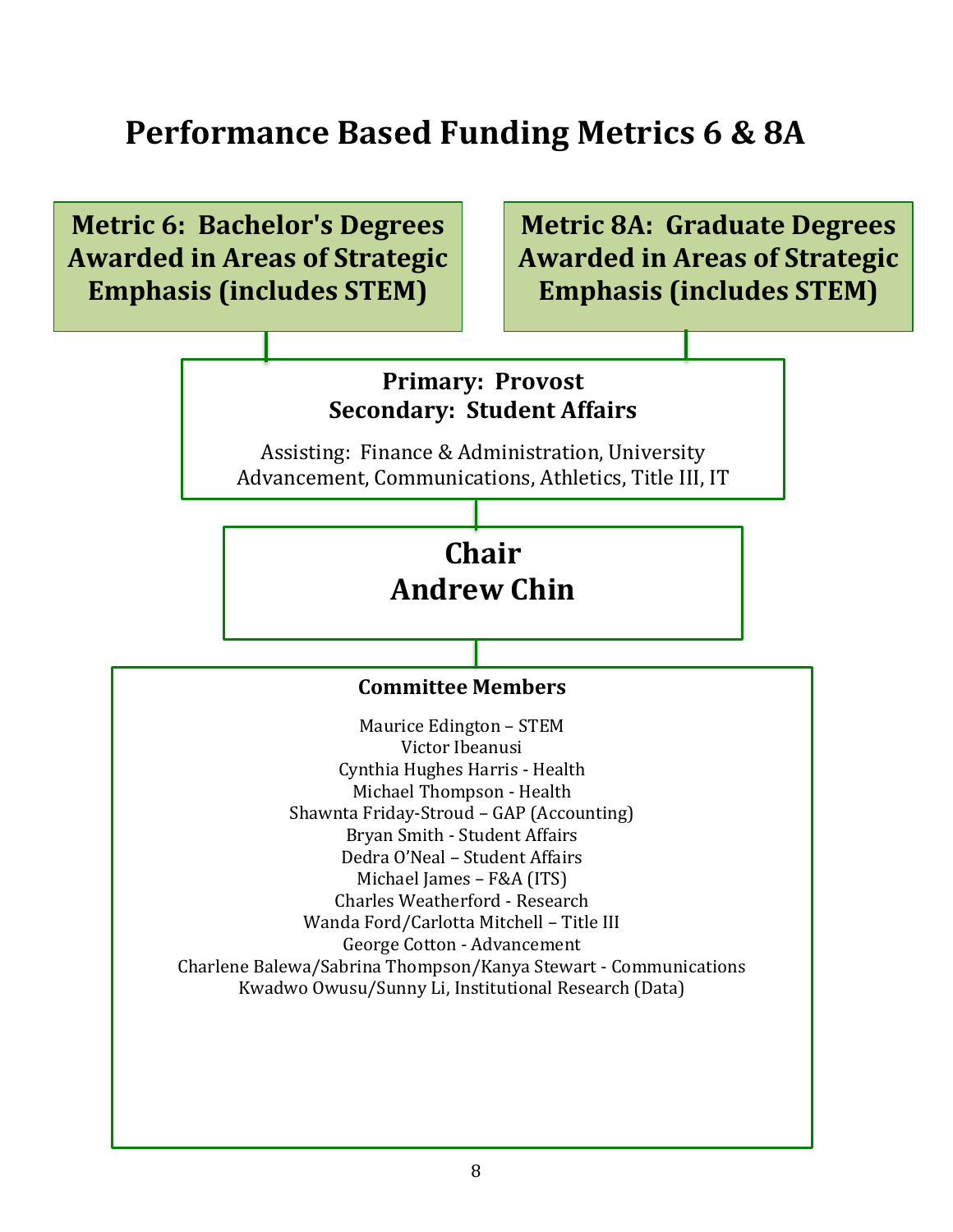### **Performance Based Funding Metric 10**